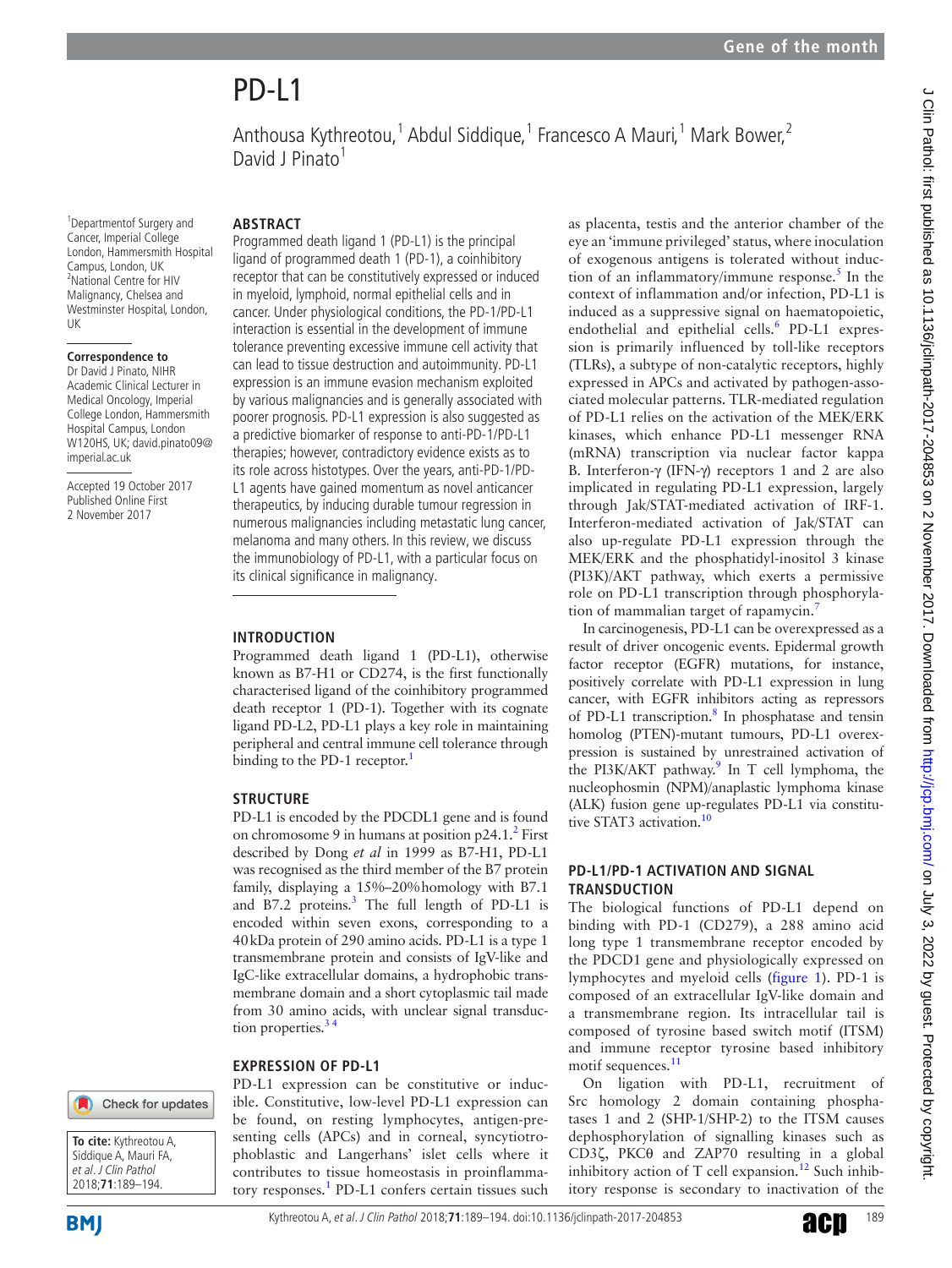

<span id="page-1-0"></span>**Figure 1** A schematic representation illustrating the signalling molecules that are linked with or influenced by the programmed death 1 (PD-1)/ programmed death ligand 1 (PD-L1) interaction, as well as the cellular processes they affect.

PI3K-Akt and Ras-MEK-ERK cascades.<sup>10</sup> Casein kinase 2 is a target of SHP-2. Casein kinase 2 (CK-2) dephosphorylation leads to unrestrained activation of PTEN, a physiological PI3K-Akt signalling antagonist. $^{13}$  The inhibitory effect of PD-1 on the Ras-MEK-ERK cascade mostly depends on direct inhibition of Ras and dephosphorylation of phospholipase  $C\gamma^{14-16}$ 

# **Functions of PD-L1 Central and peripheral tolerance**

The PD-1/PD-L1 pathway is crucial for the development of immune tolerance, a process of negative selection of autoreactive lymphocytes taking place in primary (central tolerance) and secondary lymphoid organs (peripheral tolerance).<sup>1</sup> High PD-L1 expression is in fact demonstrated within the thymus and on dendritic cells, where the PD-L1/PD-1 interaction prevents the proliferation and differentiation of naïve T cells.[18 19](#page-4-8) Knock-out of PD-1/PD-L1 leads to autoimmunity in animal models with lupus-like arthritis, glomerulonephritis and diabetes.<sup>[20 21](#page-4-9)</sup> In humans, immune-related toxicity is a

recognised class effect of anti-PD-1/PD-L1 antibodies, where colitis, endocrinopathy and immune/inflammatory dermatoses are common complications.<sup>[22](#page-4-10)</sup>

# **Immune exhaustion**

Immune exhaustion, that is, the progressive impairment of effector T cell function following persistent antigen presentation, is a physiological mechanism that prevents tissue destruction in chronic infection.<sup>[23](#page-4-11)</sup> A cardinal feature of T cell exhaustion includes the induction of various coinhibitory pathways including PD-1/PD-L1.<sup>23</sup> HIV-specific CD4/CD8 cells coexpress PD-1, and a similar role for PD-1/PD-L1 has been found in viral hepatitis and tuberculosis,<sup>[24–26](#page-4-12)</sup> where impairment of effector  $\hat{T}$  cell function is induced through apoptosis, inhibition of T cell replication and maturation<sup>27–29</sup> as well as parallel induction of regulatory  $T$  cells.<sup>[30](#page-4-14)</sup>

# **Regulation of the anticancer immune response**

Persistent up-regulation of PD-1 is commonly found in tumour-infiltrating lymphocytes, where PD-L1 expression is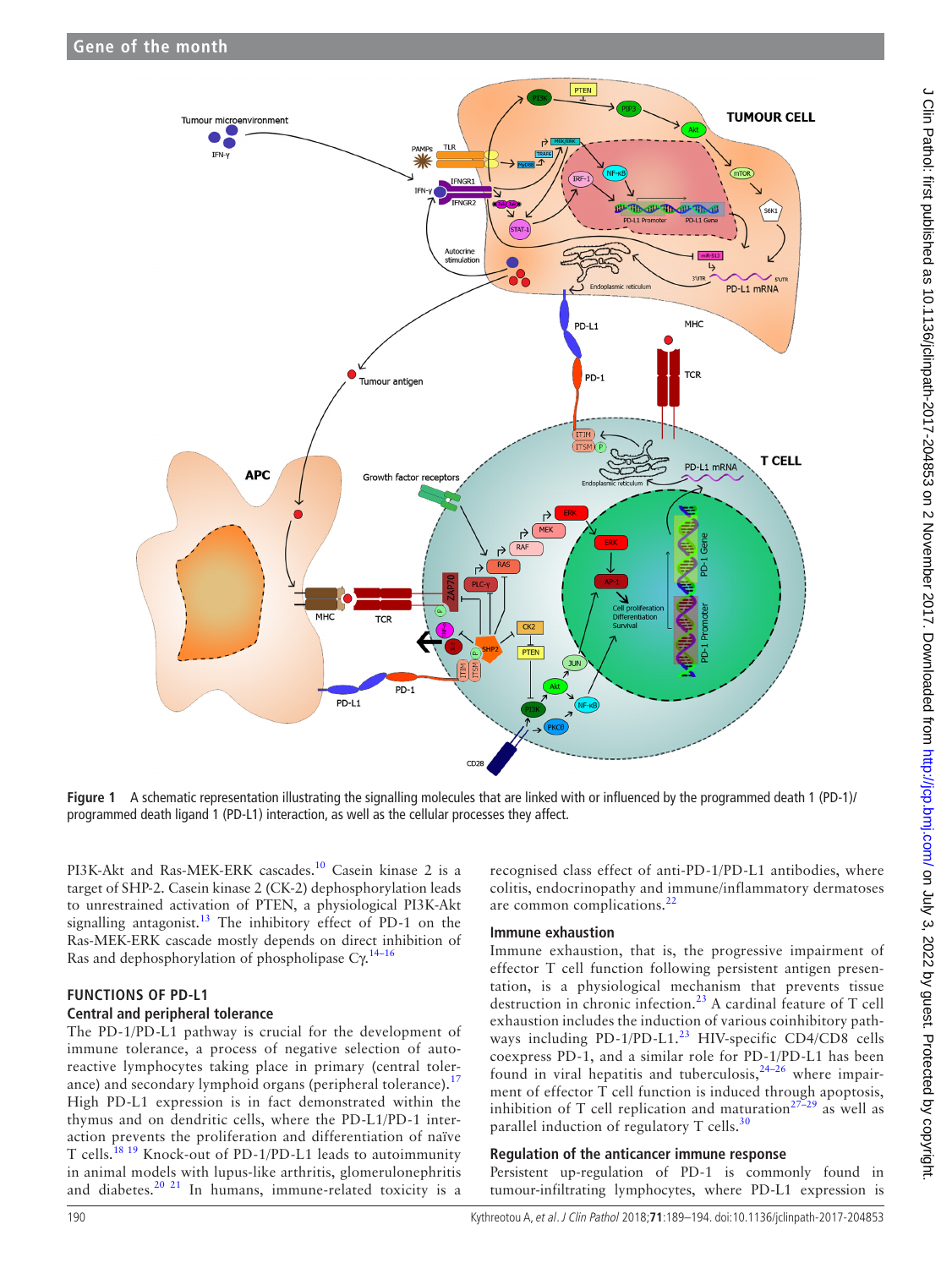<span id="page-2-0"></span>

| The principal PD-1/PD-L1 checkpoint inhibitors currently approved and in clinical development<br>Table 1 |                                                                                                                          |                                                                                                                |                                                              |                                                                                                                                                              |                                 |                           |
|----------------------------------------------------------------------------------------------------------|--------------------------------------------------------------------------------------------------------------------------|----------------------------------------------------------------------------------------------------------------|--------------------------------------------------------------|--------------------------------------------------------------------------------------------------------------------------------------------------------------|---------------------------------|---------------------------|
|                                                                                                          | Nivolumab<br>(BMS-936558)                                                                                                | Pembrolizumab<br>(MK-3475)                                                                                     | Atezolizumab<br>(MPDL3280A)                                  | Durvalumab<br>(MEDI4732)                                                                                                                                     | Avelumab<br>(MSB0010718C)       | Pidilizumab<br>$(CT-011)$ |
| Target                                                                                                   | $PD-1$                                                                                                                   | $PD-1$                                                                                                         | PD-L1                                                        | PD-L1                                                                                                                                                        | PD-L1                           | $PD-1$                    |
| Monoclonal antibody class                                                                                | Fully human IgG4                                                                                                         | Humanised IqG4k                                                                                                | Humanised IqG1                                               | Engineered IgG1k                                                                                                                                             | Fully human<br>lgG1             | Humanised<br>lgG1k        |
| Stage of clinical<br>development                                                                         | FDA approved<br>Phase III                                                                                                | FDA approved<br>Phase III                                                                                      | FDA approved<br>Phase III                                    | FDA approved<br>Phase III                                                                                                                                    | FDA approved<br>Phase III       | Phase II                  |
| Approved indication                                                                                      | Melanoma (2014),<br>NSCLC (2015), RCC (2015),<br>urothelial carcinoma<br>$(2017)$ ,<br>MMR-d colorectal cancer<br>(2017) | Melanoma (2014),<br>NSCLC (2016),<br>HNSCC (2016),<br>Hodgkin's lymphoma<br>$(2017)$ ,<br>MMR-d tumours (2017) | Urothelial carcinoma<br>$(2016)$ ,<br><b>NSCLC</b><br>(2016) | Urothelial carcinoma<br>(2017)                                                                                                                               | Merkel cell carcinoma<br>(2017) |                           |
| Companion PD-L1 assay                                                                                    | Dako 28-8 (rabbit)                                                                                                       | Dako 22c3 (mouse)                                                                                              | Ventana SP142 (rabbit)                                       | Ventana SP263 (rabbit)                                                                                                                                       |                                 | <b>NA</b>                 |
| Target cells                                                                                             | TC                                                                                                                       | TC.<br>IC                                                                                                      | TC<br>IC                                                     | TC<br>IC                                                                                                                                                     |                                 |                           |
| Cut-off for positivity                                                                                   | $NSCLC > 1% - 5%$<br>RCC > 5%                                                                                            | NSCLC $>1\%$ TC any IC<br>(as second-line therapy) NSCLC >10% IC or                                            | Urothelial $>5\%$ IC<br>>50% TC                              | Urothelial:<br>>25% TC or IC if IC<br>present in > 1% of<br>specimen<br>>25% TC or 100% IC<br>if IC present in $<$ 1% of<br>specimen<br>NSCLC:<br>$>25\%$ TC |                                 |                           |

FDA, Food and Drug Administration; HNSCC, head and neck squamous cell carcinoma; IC, infiltrating cells; MMR-d, mismatch repair deficient; NSCLC, non-small cell lung cancer; PD-1, programmed death 1; PD-L1, programmed death ligand 1; RCC, renal cell carcinoma; TC, tumour cells.

exploited by malignant cells to avoid immune destruction.<sup>31 32</sup> Interestingly, PD-1 activation by PD-L1 up-regulates Slug, Snail and Twist through the MAPK/ERK pathway suggesting a link between tumour invasiveness and antitumour immune control.[33–36](#page-4-16) PD ligands are also regulated by hypoxia-inducible factor-1 $\alpha$  implying an interplay with neoangiogenesis, an independent hallmark of cancer progression.<sup>43</sup>

# **PD-L1 expression in malignancy**

Expression of PD-L1 either in tumour or in infiltrating immune cells has been verified predominantly by immunohistochemistry (IHC) in a variety of tumours, suggesting a role for the PD-1/ PD-L1 axis as a prognostic trait and therapeutic target across multiple histotypes. However, IHC-based detection of PD-L1 expression is constrained by preanalytical and analytical variability including heterogeneity in antibody clones, scoring methodology and intrinsic biological variation in PD-L1 expression due to the type of specimen analysed (surgical resection vs biopsy, primary tumour vs metastasis, archival vs fresh frozen) as well as prior treatment status.<sup>[38](#page-4-17)</sup> <sup>[39](#page-4-18)</sup> The complex interplay between these factors plays a major role in the diffusion and clinical application of PD-L1 IHC assays as predictive biomarkers of response to PD-1/PD-L1 inhibitors.

# **NSCLC**

Approximately 20%–30% of non-small cell lung cancer (NSCLC) express PD-L1 in >50% of the sampled tumour and infiltrating immune cells.<sup>40 41</sup> PD-L1-positive NSCLCs are characterised by a fainter lymphocytic infiltrate $42$  and shorter disease-free survival.<sup>43</sup> However, in a large study of 982 patients prospectively accrued in three adjuvant chemotherapy trials, PD-L1 expression in either tumour or stroma did not predict survival despite the use of different thresholds.<sup>[44](#page-4-22)</sup>

PD-L1 expression enriches for responses to anti-PD-1/ PD-L1 antibodies. In a study of 184 NSCLC cases treated with

atezolizumab, clinical responses correlated with the presence of PD-L1-positive infiltrating immune cells.<sup>[45](#page-4-23)</sup> In the KEYNOTE-001, 010 and 024 studies of pembrolizumab in advanced NSCLC, higher tumoural PD-L1 expression predicted for better progression-free, overall survival and response rates across lines of treatment, with similar results observed in non-squamous NSCLC treated with nivolumab.<sup>40 46–48</sup> While a number of studies have suggested interassay and biological heterogeneity in PD-L1 expression, IHC testing has, nevertheless, rapidly emerged as a stratifying biomarker in patients receiving PD-1/PD-L1-targeted checkpoint inhibitors, where harmonisation efforts are underway to promote interassay reliability and reproducibility. $49\frac{50}{2}$ 

# **Melanoma**

The prevalence of PD-L1 expression in melanoma ranges from 24% to 49%,  $51-53$  being highest ( $\sim 60\%$ ) in tumours arising from chronic sun-damaged skin and lowest in uveal melanoma (10%).<sup>[54](#page-4-26)</sup> PD-L1 independently predicts for poorer prognosis, being strongly correlated to tumour thickness, lymphatic and visceral spread, and in BRAF-mutant melanoma, PD-L1 overexpression is an adaptive feature of resistance to BRAF inhibitors.<sup>55 56</sup> In the KEYNOTE-001 trial, patients with PD-L1-overexpressing tumours had response rates >50% and longer progression-free and overall survival.<sup>57</sup> However, the durable responses observed in PD-L1-negative tumours led to unrestricted licensing of anti-PD-1/PD-L1 therapies irrespective of PD-L1 status.

# **Epithelial ovarian cancer (EOC)**

PD-L1 expression is common to 70% of EOC and predicts for worse 5-year survival rates (53%) compared with PD-L1-negative tumours (80%). PD-L1 inversely correlated with CD8+ Tcell infiltrate suggesting its role in impairing the antitumour cyto-toxic response, a renowned positive prognostic trait in EOC.<sup>[58 59](#page-4-29)</sup> Mechanistic studies have shown induction of PD-L1 expression to attenuate the cytolytic activity of CD8+ Tcells in vitro and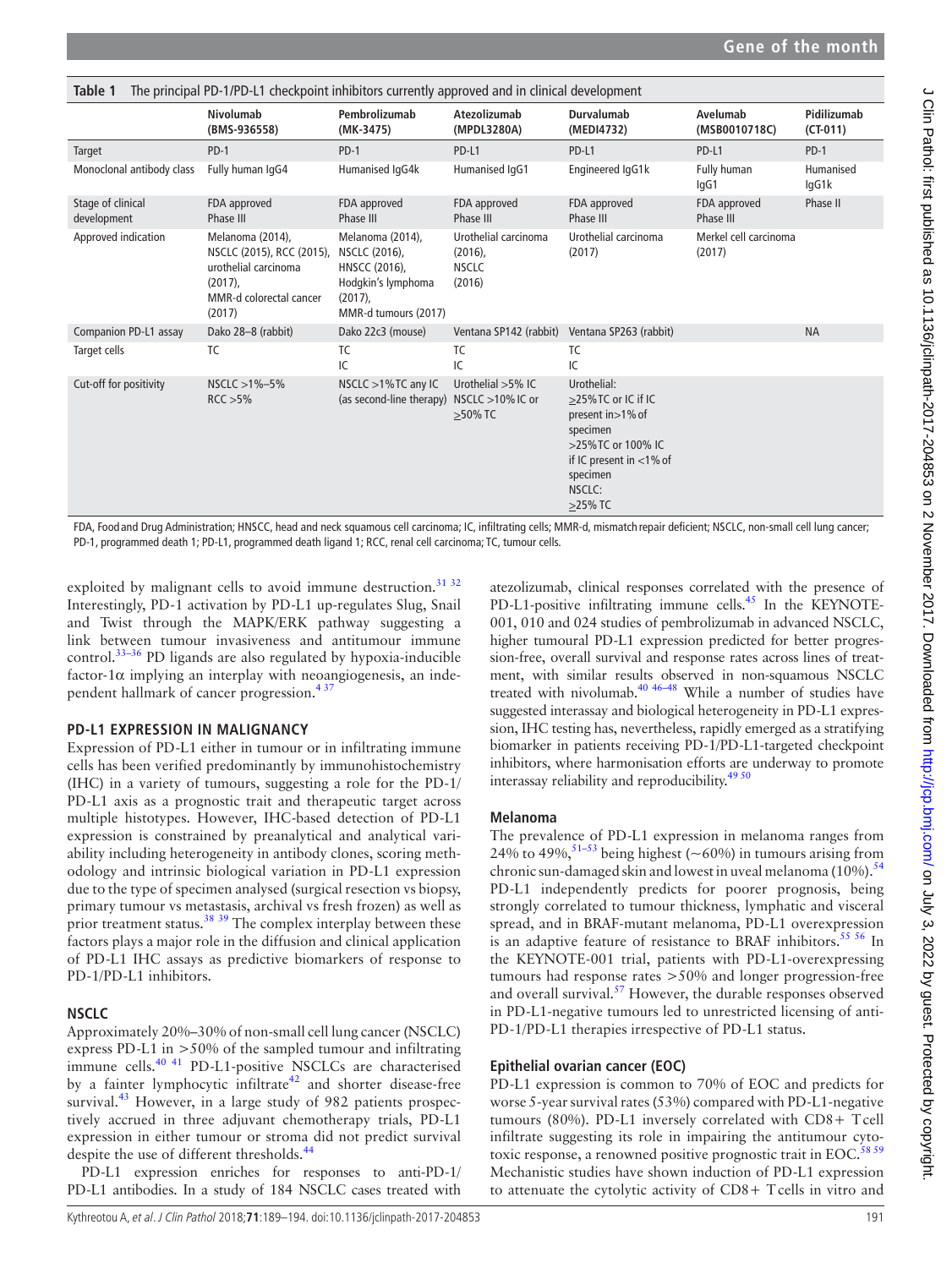promote the peritoneal spread of EOC. $60$  PD-L1 expression strongly depends on IFN-γ release within the tumour microenvironment: genetic silencing of the IFN-γ receptor 1 decreases tumoural PD-L1 expression and improves survival in animal  $models.<sup>61</sup>$  $models.<sup>61</sup>$  $models.<sup>61</sup>$ 

#### **Breast cancer**

PD-L1 expression is observed in invasive lobular and ductal breast cancer, where it is associated with local recruitment of PD-L1-positive CD8+ Tlymphocytes. $6263$ 

Analysis of RNA-sequencing datasets has confirmed PD-L1 mRNA overexpression to be associated with a number of adverse prognostic factors such as negative hormone receptor status, Her-2-positive status, higher tumour grade, stage and proliferative index.<sup>64</sup> PD-L1 expression is typical of 20% of triple-negative breast cancer (TNBC) as a result of constitutive transcriptional activation secondary to PTEN loss.<sup>[65](#page-4-34)</sup> PD-L1-overexpressing TNBC is molecularly defined by abundant cytotoxic T cell infiltrate and higher complete response rates to neoadjuvant chemotherapy,<sup>64</sup> findings that are in support of the development of anti-PD-1/PD-L1 inhibitors in TNBC.<sup>6</sup>

### **Gastrointestinal malignancies**

In gastro-oesophageal cancers, PD-L1 status is a negative predictor of outcome and is associated with nodal and visceral metastases and a more intense regulatory T cell infiltrate[.67 68](#page-4-36) Response rates to pembrolizumab in PD-L1-overex-pressing gastro-oesophageal tumours approach 20%.<sup>[69](#page-5-0)</sup>

In colorectal cancer, tumoural expression of PD-L1 is infrequent (5%) and strongly associated with PD-1-positive lymphocytic infiltrate and mismatch-repair deficiency (MMR-d), features preluding to high immunogenicity and responsiveness to anti-PD-1/PD-L1 therapies. $707$ 

In cholangiocarcinoma, PD-L1 expression ranges from 11% to 30%and is linked to worse prognosis[.72 73](#page-5-2) The prevalence of PD-L1 expression is 20% in hepatocellular cancer and correlates with higher alpha-fetoprotein levels, vascular invasion, poor differentiation and hepatic reserve.<sup>7475</sup>

Pancreatic cancer is poorly immunogenic due the presence of a dense immunosuppressive desmoplastic microenvironment. PD-L1 expression is scarce, and responses to single agent PD-1/ PD-L1 targeted inhibitors are low.<sup>76</sup>

### **Other malignancies**

The range of tumours where the PD-1/PD-L1 pathway is emerging as a potential therapeutic target is rapidly expanding. PD-L1 overexpression has been shown to identify a group of 15%–20% of head and neck squamous cell carcinomas (HNSCCs) with poorer prognosis and enhanced chemoresistance.[79 80](#page-5-5) In urothelial malignancies, PD-L1 expression is low in tumour cells (4%) but higher in infiltrating lymphocytes (34%), a trait that predicts for improved survival in metastatic patients.[81–83](#page-5-6) B cell lymphomas rely heavily on the PD-1/PD-L1 immune checkpoint as a tumorigenic mechanism. In Hodgkin lymphoma (HL), Reed-Sternberg cells are commonly characterised by PD-L1 gene amplification, justifying the response rates in excess of 85% observed in chemorefractory HL treated with nivolumab.[84 85](#page-5-7)

PD-L1 is involved in avoidance of tumour rejection in non-HL and in different subtypes of leukaemia.<sup>85</sup> Blast cells are PD-L1 immunopositive in acute myeloid leukaemia, where PD-L1 expression attenuates antitumour cytolysis and predicts for a higher risk of relapse.<sup>[86](#page-5-9)</sup>

### **PD-1/PD-L1 inhibitors**

The PD-1/PD-L1 interaction is an established therapeutic target in immuno-oncology which led to 'Breakthrough of the Year' status in 2013.<sup>[87](#page-5-10)</sup> Selective inhibition of PD-1 or PD-L1 is not biologically identical due to the distinct spectrum of molecular interactions that characterise the ligand and receptor. Inhibition of PD-1, for instance, halts immunosuppressive signals derived from PD-L1 and PD-L2, whereas blockade of PD-L1 exerts inhibitory effects on PD-1 and B7.1 receptors.<sup>[88](#page-5-11)</sup> In terms of clinical efficacy, therapeutic equivalence between the two approaches is presumed but not definitely proven.

As shown in [table](#page-2-0) 1, on the basis of the significant survival benefit and durable responses observed in phase II/III studies, antibodies inhibiting PD-1/PD-L1 have become, to date, clinically approved therapies in seven oncological indications.

However, a number of challenges still exist in optimising the delivery of PD-1/PD-L1 inhibitors and expanding their use as safe and effective therapies across indications.

In cancer, responses are limited to a fraction of patients. Combined inhibition of PD-1 and CTLA-4 has resulted in doubling of response rates at the price, however, of increased toxicity. $51$  These results have paved the way to a number of combination studies with other systemic anticancer therapies and locoregional treatments.<sup>[48](#page-4-37)</sup>

An improved characterisation of predictive correlates of response to PD-1/PD-L1 inhibitors is expected to improve patient selection and facilitate the delivery of personalised immunotherapy. Besides harmonisation of PD-L1 IHC testing, prediction of response will require multitechnology integration to comprehensively evaluate tumour-intrinsic and tumour-extrinsic factors, including somatic mutational load, MMR-d status, proinflammatory signatures and many other factors.[89](#page-5-12)

Lastly, the non-oncological development of PD-1/PD-L1 inhibitors in disease areas with a paucity of effective therapeutic targets including chronic infection and immune pathology might further expand the clinical relevance of PD-L1 as a therapeutic target in human disease.<sup>[90](#page-5-13)</sup>

#### **Handling editor** Runjan Chetty.

**Contributors** Conception or design: DJP. Acquisition, analysis or interpretation of data: AK, AS, FAM, MB and DJP. Drafting the work or revising it critically for important intellectual content: AK, AS, FAM, MB and DJP. Final approval of the version to be published: AK, AS, FAM, MB and DJP.

**Competing interests** None declared.

Provenance and peer review Commissioned; internally peer reviewed.

© Article author(s) (or their employer(s) unless otherwise stated in the text of the article) 2018. All rights reserved. No commercial use is permitted unless otherwise expressly granted.

### **References**

- <span id="page-3-0"></span>Boussiotis VA. Molecular and biochemical aspects of the PD-1 checkpoint pathway. [N Engl J Med](http://dx.doi.org/10.1056/NEJMra1514296) 2016;375:1767–78.
- <span id="page-3-1"></span>2 NCBI gene resource CD274 molecule [Homo sapiens (human)]-gene-NCBI. 2017 <https://www.ncbi.nlm.nih.gov/gene> (accessed 29 Jun 2017).
- <span id="page-3-2"></span>3 Dong H, Zhu G, Tamada K, et al. B7-H1, a third member of the B7 family, costimulates T-cell proliferation and interleukin-10 secretion. [Nat Med](http://dx.doi.org/10.1038/70932) 1999;5:1365–9.
- <span id="page-3-6"></span>4 Chen J, Jiang CC, Jin L, et al. Regulation of PD-L1: a novel role of pro-survival signalling in cancer. [Ann Oncol](http://dx.doi.org/10.1093/annonc/mdv615) 2016;27:409-16.
- <span id="page-3-3"></span>5 Wang LL, Li ZH, Hu XH, et al. The roles of the PD-1/PD-L1 pathway at immunologically privileged sites. [Am J Reprod Immunol](http://dx.doi.org/10.1111/aji.12710) 2017;78.
- <span id="page-3-4"></span>6 Keir ME, Butte MJ, Freeman GJ, et al. PD-1 and its ligands in tolerance and immunity. [Annu Rev Immunol](http://dx.doi.org/10.1146/annurev.immunol.26.021607.090331) 2008;26:677–704.
- <span id="page-3-5"></span>7 Ritprajak P, Azuma M. Intrinsic and extrinsic control of expression of the immunoregulatory molecule PD-L1 in epithelial cells and squamous cell carcinoma. [Oral Oncol](http://dx.doi.org/10.1016/j.oraloncology.2014.11.014) 2015;51:221–8.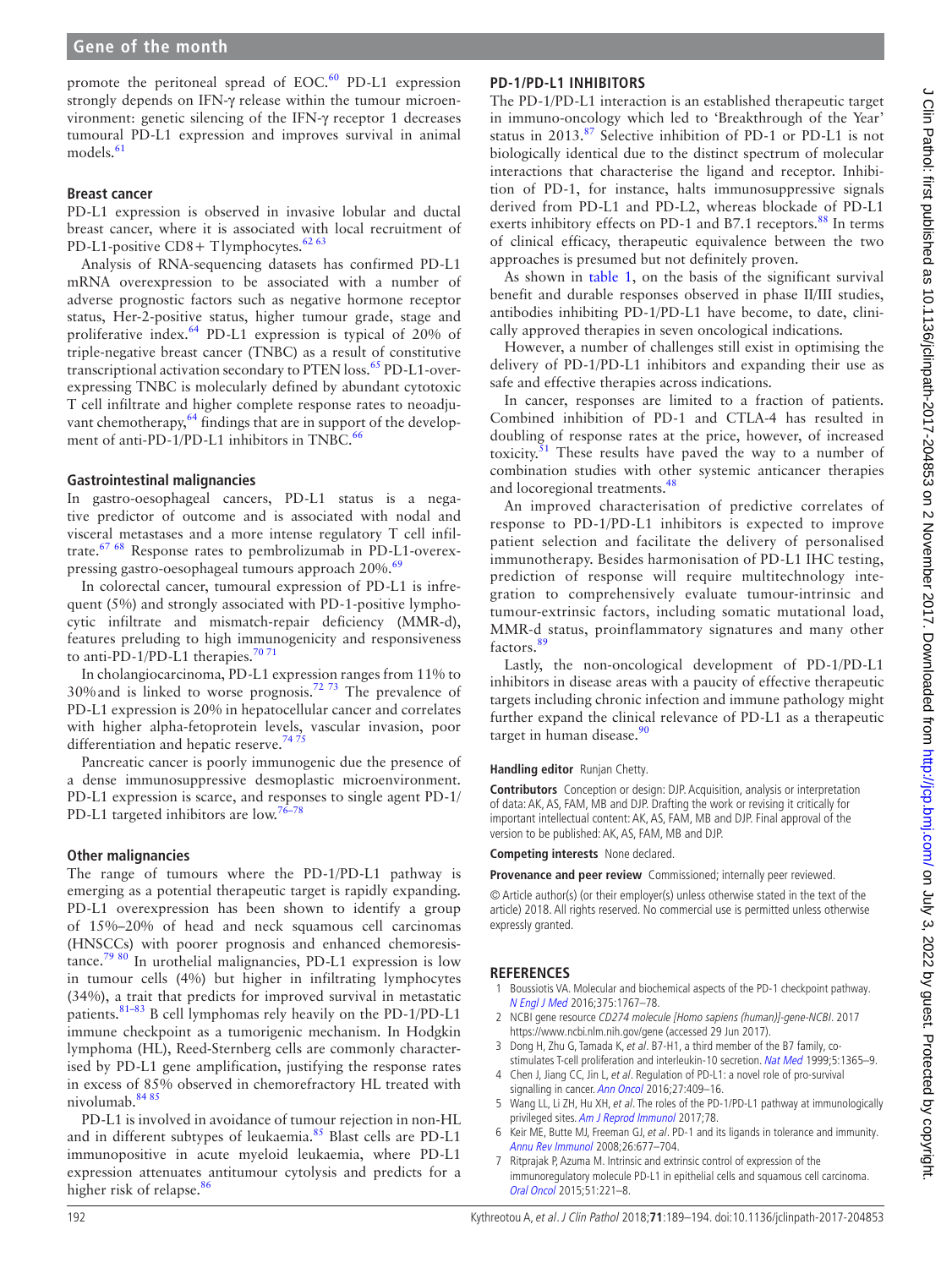<span id="page-4-1"></span>2014;25:1935–40. 9 Suzuki A, Itami S, Ohishi M, et al. Keratinocyte-specific Pten deficiency results in epidermal hyperplasia, accelerated hair follicle morphogenesis and tumor formation. [Cancer Res](http://www.ncbi.nlm.nih.gov/pubmed/12566313) 2003;63:674–81.

<span id="page-4-0"></span>8 Azuma K, Ota K, Kawahara A, et al. Association of PD-L1 overexpression with activating EGFR mutations in surgically resected nonsmall-cell lung cancer. [Ann Oncol](http://dx.doi.org/10.1093/annonc/mdu242)

- <span id="page-4-2"></span>10 Marzec M, Zhang Q, Goradia A, et al. Oncogenic kinase NPM/ALK induces through STAT3 expression of immunosuppressive protein CD274 (PD-L1, B7-H1). [Proc Natl](http://dx.doi.org/10.1073/pnas.0810958105)  [Acad Sci U S A](http://dx.doi.org/10.1073/pnas.0810958105) 2008;105:20852–7.
- <span id="page-4-3"></span>11 Boussiotis VA, Chatterjee P, Li L. Biochemical signaling of PD-1 on T cells and its functional implications. [Cancer J](http://dx.doi.org/10.1097/PPO.0000000000000059) 2014;20:265–71.
- <span id="page-4-4"></span>12 Yokosuka T, Takamatsu M, Kobayashi-Imanishi W, et al. Programmed cell death 1 forms negative costimulatory microclusters that directly inhibit T cell receptor signaling by recruiting phosphatase SHP2. [J Exp Med](http://dx.doi.org/10.1084/jem.20112741) 2012;209:1201-17.
- <span id="page-4-5"></span>13 Patsoukis N, Li L, Sari D, et al. PD-1 increases PTEN phosphatase activity while decreasing PTEN protein stability by inhibiting casein kinase 2. [Mol Cell Biol](http://dx.doi.org/10.1128/MCB.00319-13) 2013;33:3091–8.
- <span id="page-4-6"></span>14 Roberts PJ, Der CJ. Targeting the Raf-MEK-ERK mitogen-activated protein kinase cascade for the treatment of cancer. [Oncogene](http://dx.doi.org/10.1038/sj.onc.1210422) 2007;26:3291–310.
- 15 Bivona TG, Pérez De Castro I, Ahearn IM, et al. Phospholipase Cgamma activates ras on the golgi apparatus by means of RasGRP1. [Nature](http://dx.doi.org/10.1038/nature01806) 2003;424:694-8.
- 16 Haendeler J, Yin G, Hojo Y, et al. GIT1 mediates Src-dependent activation of phospholipase cgamma by angiotensin II and epidermal growth factor. *[J Biol Chem](http://dx.doi.org/10.1074/jbc.M307317200)* 2003;278:49936–44.
- <span id="page-4-7"></span>17 Xing Y, Hogguist KA. T-cell tolerance: central and peripheral. Cold Spring Harb Perspect [Biol](http://dx.doi.org/10.1101/cshperspect.a006957) 2012;4.
- <span id="page-4-8"></span>18 Nishimura H, Honjo T, Minato N. Facilitation of beta selection and modification of positive selection in the thymus of PD-1-deficient mice. [J Exp Med](http://dx.doi.org/10.1084/jem.191.5.891) 2000;191:891-8.
- 19 Probst HC, McCoy K, Okazaki T, et al. Resting dendritic cells induce peripheral CD8+ T cell tolerance through PD-1 and CTLA-4. [Nat Immunol](http://dx.doi.org/10.1038/ni1165) 2005;6:280–6.
- <span id="page-4-9"></span>20 Nishimura H, Nose M, Hiai H, et al. Development of lupus-like autoimmune diseases by disruption of the PD-1 gene encoding an ITIM motif-carrying immunoreceptor. [Immunity](http://dx.doi.org/10.1016/S1074-7613(00)80089-8) 1999;11:141–51.
- 21 Keir ME, Liang SC, Guleria I, et al. Tissue expression of PD-L1 mediates peripheral T cell tolerance. [J Exp Med](http://dx.doi.org/10.1084/jem.20051776) 2006;203:883-95.
- <span id="page-4-10"></span>22 Kumar V, Chaudhary N, Garg M, et al. Current diagnosis and management of immune related adverse events (irAEs) induced by immune checkpoint inhibitor therapy. Front [Pharmacol](http://dx.doi.org/10.3389/fphar.2017.00049) 2017;8:49.
- <span id="page-4-11"></span>23 Wherry EJ, Kurachi M. Molecular and cellular insights into T cell exhaustion. Nat Rev [Immunol](http://dx.doi.org/10.1038/nri3862) 2015;15:486–99.
- <span id="page-4-12"></span>24 Kaufmann DE, Kavanagh DG, Pereyra F, et al. Upregulation of CTLA-4 by HIV-specific CD4+ T cells correlates with disease progression and defines a reversible immune dysfunction. [Nat Immunol](http://dx.doi.org/10.1038/ni1515) 2007;8:1246–54.
- 25 Day CL, Kaufmann DE, Kiepiela P, et al. PD-1 expression on HIV-specific T cells is associated with T-cell exhaustion and disease progression. [Nature](http://dx.doi.org/10.1038/nature05115) 2006;443:350-.
- 26 Wherry EJ. T cell exhaustion. [Nat Immunol](http://dx.doi.org/10.1038/ni.2035) 2011;131:492-9.
- <span id="page-4-13"></span>27 Patsoukis N, Sari D, Boussiotis VA. PD-1 inhibits T cell proliferation by upregulating p27 and p15 and suppressing Cdc25A. [Cell Cycle](http://dx.doi.org/10.4161/cc.22135) 2012;11:4305–9.
- 28 Sheppard KA, Fitz LJ, Lee JM, et al. PD-1 inhibits T-cell receptor induced phosphorylation of the ZAP70/CD3zeta signalosome and downstream signaling to PKCtheta. [FEBS Lett](http://dx.doi.org/10.1016/j.febslet.2004.07.083) 2004;574(1-3):37–41.
- 29 Charlton JJ, Chatzidakis I, Tsoukatou D, et al. Programmed death-1 shapes memory phenotype CD8 T cell subsets in a cell-intrinsic manner. *[J Immunol](http://dx.doi.org/10.4049/jimmunol.1201617)* 2013;190:6104–14.
- <span id="page-4-14"></span>30 Francisco LM, Sage PT, Sharpe AH. The PD-1 pathway in tolerance and autoimmunity. [Immunol Rev](http://dx.doi.org/10.1111/j.1600-065X.2010.00923.x) 2010;236:219–42.
- <span id="page-4-15"></span>31 Pardoll DM. The blockade of immune checkpoints in cancer immunotherapy. Nat Rev [Cancer](http://dx.doi.org/10.1038/nrc3239) 2012;12:252–64.
- 32 Hanahan D, Weinberg RA. Hallmarks of cancer: the next generation. [Cell](http://dx.doi.org/10.1016/j.cell.2011.02.013) 2011;144:646–74.
- <span id="page-4-16"></span>33 Cao Y, Zhang L, Kamimura Y, et al. B7-H1 overexpression regulates epithelialmesenchymal transition and accelerates carcinogenesis in skin. [Cancer Res](http://dx.doi.org/10.1158/0008-5472.CAN-10-2217) 2011;71:1235–43.
- 34 Olmeda D, Montes A, Moreno-Bueno G, et al. Snai1 and Snai2 collaborate on tumor growth and metastasis properties of mouse skin carcinoma cell lines. *[Oncogene](http://dx.doi.org/10.1038/onc.2008.118)* 2008;27:4690–701.
- 35 Conacci-Sorrell M, Simcha I, Ben-Yedidia T, et al. Autoregulation of E-cadherin expression by cadherin–cadherin interactions. [J Cell Biol](http://dx.doi.org/10.1083/jcb.200308162) 2003;163:847–57.
- 36 Pece S, Gutkind JS. Signaling from E-cadherins to the MAPK pathway by the recruitment and activation of epidermal growth factor receptors upon cell-cell contact formation. [J Biol Chem](http://dx.doi.org/10.1074/jbc.M006578200) 2000;275:41227–33.
- 37 Pinato DJ, Black JR, Trousil S, et al. Programmed cell death ligands expression in phaeochromocytomas and paragangliomas: Relationship with the hypoxic response, immune evasion and malignant behavior. [Oncoimmunology](http://dx.doi.org/10.1080/2162402X.2017.1358332) 2017:e1358332.
- <span id="page-4-17"></span>38 Pinato DJ, Shiner RJ, White SD, et al. Intra-tumoral heterogeneity in the expression of programmed-death (PD) ligands in isogeneic primary and metastatic lung cancer: Implications for immunotherapy. [Oncoimmunology](http://dx.doi.org/10.1080/2162402X.2016.1213934) 2016;5:e1213934.
- <span id="page-4-19"></span><span id="page-4-18"></span>40 Herbst RS, Baas P, Kim DW, et al. Pembrolizumab versus docetaxel for previously treated, PD-L1-positive, advanced non-small-cell lung cancer (KEYNOTE-010): a randomised controlled trial. [Lancet](http://dx.doi.org/10.1016/S0140-6736(15)01281-7) 2016;387:1540–50.
- 41 Scheel AH, Ansén S, Schultheis AM, et al. PD-L1 expression in non-small cell lung cancer: correlations with genetic alterations. [Oncoimmunology](http://dx.doi.org/10.1080/2162402X.2015.1131379) 2016;5.
- <span id="page-4-20"></span>42 Konishi J, Yamazaki K, Azuma M, et al. B7-H1 expression on non-small cell lung cancer cells and its relationship with tumor-infiltrating lymphocytes and their PD-1 expression. [Clin Cancer Res](http://dx.doi.org/10.1158/1078-0432.CCR-04-0428) 2004:10:5094-100.
- <span id="page-4-21"></span>43 Okita R, Maeda A, Shimizu K, et al. PD-L1 overexpression is partially regulated by EGFR/HER2 signaling and associated with poor prognosis in patients with non-smallcell lung cancer. [Cancer Immunol Immunother](http://dx.doi.org/10.1007/s00262-017-1986-y) 2017;66:865–76.
- <span id="page-4-22"></span>44 Tsao MS, Le Teuff G, Shepherd FA, et al. PD-L1 protein expression assessed by immunohistochemistry is neither prognostic nor predictive of benefit from adjuvant chemotherapy in resected non-small cell lung cancer. [Ann Oncol](http://dx.doi.org/10.1093/annonc/mdx003) 2017;28:882-9.
- <span id="page-4-23"></span>45 Herbst RS, Soria JC, Kowanetz M, et al. Predictive correlates of response to the anti-PD-L1 antibody MPDL3280A in cancer patients. [Nature](http://dx.doi.org/10.1038/nature14011) 2014:515:563-7.
- 46 Garon EB, Rizvi NA, Hui R, et al.Pembrolizumab for the treatment of non-small-cell lung cancer. [N Engl J Med](http://dx.doi.org/10.1056/NEJMoa1501824) 2015;372:2018–28.
- 47 Reck M, Rodríguez-Abreu D, Robinson AG, et al. Pembrolizumab versus chemotherapy for PD-L1-positive non-small-cell lung cancer. [N Engl J Med](http://dx.doi.org/10.1056/NEJMoa1606774) 2016;375:1823–33.
- <span id="page-4-37"></span>48 Kumar R, Collins D, Dolly S, et al. Targeting the PD-1/PD-L1 axis in non-small cell lung cancer. [Curr Probl Cancer](http://dx.doi.org/10.1016/j.currproblcancer.2016.12.002) 2017;41:111–24.
- <span id="page-4-24"></span>49 McLaughlin J, Han G, Schalper KA, et al. Quantitative assessment of the heterogeneity of PD-L1 expression in non-small-cell lung cancer. [JAMA Oncol](http://dx.doi.org/10.1001/jamaoncol.2015.3638) 2016;2:46–54.
- 50 Hirsch FR, McElhinny A, Stanforth D, et al. PD-L1 immunohistochemistry assays for lung cancer: results from phase 1 of the blueprint PD-L1 IHC assay comparison project. [J Thorac Oncol](http://dx.doi.org/10.1016/j.jtho.2016.11.2228) 2017;12:208–22.
- <span id="page-4-25"></span>51 Larkin J, Chiarion-Sileni V, Gonzalez R, et al. Combined nivolumab and ipilimumab or monotherapy in untreated melanoma. [N Engl J Med](http://dx.doi.org/10.1056/NEJMoa1504030) 2015;373:23–34.
- 52 Weber JS, D'Angelo SP, Minor D, et al. Nivolumab versus chemotherapy in patients with advanced melanoma who progressed after anti-CTLA-4 treatment (CheckMate 037): a randomised, controlled, open-label, phase 3 trial. [Lancet Oncol](http://dx.doi.org/10.1016/S1470-2045(15)70076-8) 2015;16:375–84.
- 53 Robert C, Long GV, Brady B, et al. Nivolumab in previously untreated melanoma without BRAF mutation. [N Engl J Med](http://dx.doi.org/10.1056/NEJMoa1412082) 2015;372:320-30.
- <span id="page-4-26"></span>54 Kaunitz GJ, Cottrell TR, Lilo M, et al. Melanoma subtypes demonstrate distinct PD-L1 expression profiles. [Lab Invest](http://dx.doi.org/10.1038/labinvest.2017.64) 2017;97:1063-71.
- <span id="page-4-27"></span>55 Hino R, Kabashima K, Kato Y, et al. Tumor cell expression of programmed cell death-1 ligand 1 is a prognostic factor for malignant melanoma. [Cancer](http://dx.doi.org/10.1002/cncr.24899) 2010;116:1757–66.
- 56 Jiang X, Zhou J, Giobbie-Hurder A, et al. The activation of MAPK in melanoma cells resistant to BRAF inhibition promotes PD-L1 expression that is reversible by MEK and PI3K inhibition. [Clin Cancer Res](http://dx.doi.org/10.1158/1078-0432.CCR-12-2731) 2013;19:598-609.
- <span id="page-4-28"></span>57 Daud AI, Wolchok JD, Robert C, et al. Programmed death-ligand 1 expression and response to the anti-programmed death 1 antibody pembrolizumab in melanoma. [J](http://dx.doi.org/10.1200/JCO.2016.67.2477)  [Clin Oncol](http://dx.doi.org/10.1200/JCO.2016.67.2477) 2016;34:4102–9.
- <span id="page-4-29"></span>58 Hamanishi J, Mandai M, Iwasaki M, et al. Programmed cell death 1 ligand 1 and tumor-infiltrating CD8+ T lymphocytes are prognostic factors of human ovarian cancer. [Proc Natl Acad Sci U S A](http://dx.doi.org/10.1073/pnas.0611533104) 2007;104:3360–5.
- 59 Hwang WT, Adams SF, Tahirovic E, et al. Prognostic significance of tumor-infiltrating T cells in ovarian cancer: a meta-analysis. [Gynecol Oncol](http://dx.doi.org/10.1016/j.ygyno.2011.09.039) 2012;124:192–8.
- <span id="page-4-30"></span>60 Abiko K, Mandai M, Hamanishi J, et al. PD-L1 on tumor cells is induced in ascites and promotes peritoneal dissemination of ovarian cancer through CTL dysfunction. Clin [Cancer Res](http://dx.doi.org/10.1158/1078-0432.CCR-12-2199) 2013;19:1363–74.
- <span id="page-4-31"></span>61 Abiko K, Matsumura N, Hamanishi J, et al. IFN-γ from lymphocytes induces PD-L1 expression and promotes progression of ovarian cancer. [Br J Cancer](http://dx.doi.org/10.1038/bjc.2015.101) 2015;112:1501–9.
- <span id="page-4-32"></span>62 Thompson ED, Taube JM, Asch-Kendrick RJ, et al. PD-L1 expression and the immune microenvironment in primary invasive lobular carcinomas of the breast. [Mod Pathol](http://dx.doi.org/10.1038/modpathol.2017.79) 2017.
- 63 Cimino-Mathews A, Thompson E, Taube JM, et al. PD-L1 (B7-H1) expression and the immune tumor microenvironment in primary and metastatic breast carcinomas. Hum [Pathol](http://dx.doi.org/10.1016/j.humpath.2015.09.003) 2016;47:52–63.
- <span id="page-4-33"></span>64 Sabatier R, Finetti P, Mamessier E, et al. Prognostic and predictive value of PDL1 expression in breast cancer. [Oncotarget](http://dx.doi.org/10.18632/oncotarget.3216) 2015;6:5449-64.
- <span id="page-4-34"></span>65 Mittendorf EA, Philips AV, Meric-Bernstam F, et al. PD-L1 expression in triple-negative breast cancer. [Cancer Immunol Res](http://dx.doi.org/10.1158/2326-6066.CIR-13-0127) 2014;2:361–70.
- <span id="page-4-35"></span>66 Baracco EE, Pietrocola F, Buqué A, et al. Inhibition of formyl peptide receptor 1 reduces the efficacy of anticancer chemotherapy against carcinogen-induced breast cancer. [Oncoimmunology](http://dx.doi.org/10.1080/2162402X.2016.1139275) 2016;5.
- <span id="page-4-36"></span>67 Wu C, Zhu Y, Jiang J, et al. Immunohistochemical localization of programmed death-1 ligand-1 (PD-L1) in gastric carcinoma and its clinical significance. [Acta Histochem](http://dx.doi.org/10.1016/j.acthis.2006.01.003) 2006;108:19–24.
- 68 Hou J, Yu Z, Xiang R, et al. Correlation between infiltration of FOXP3+ regulatory T cells and expression of B7-H1 in the tumor tissues of gastric cancer. [Exp Mol Pathol](http://dx.doi.org/10.1016/j.yexmp.2014.03.005) 2014;96:284–91.